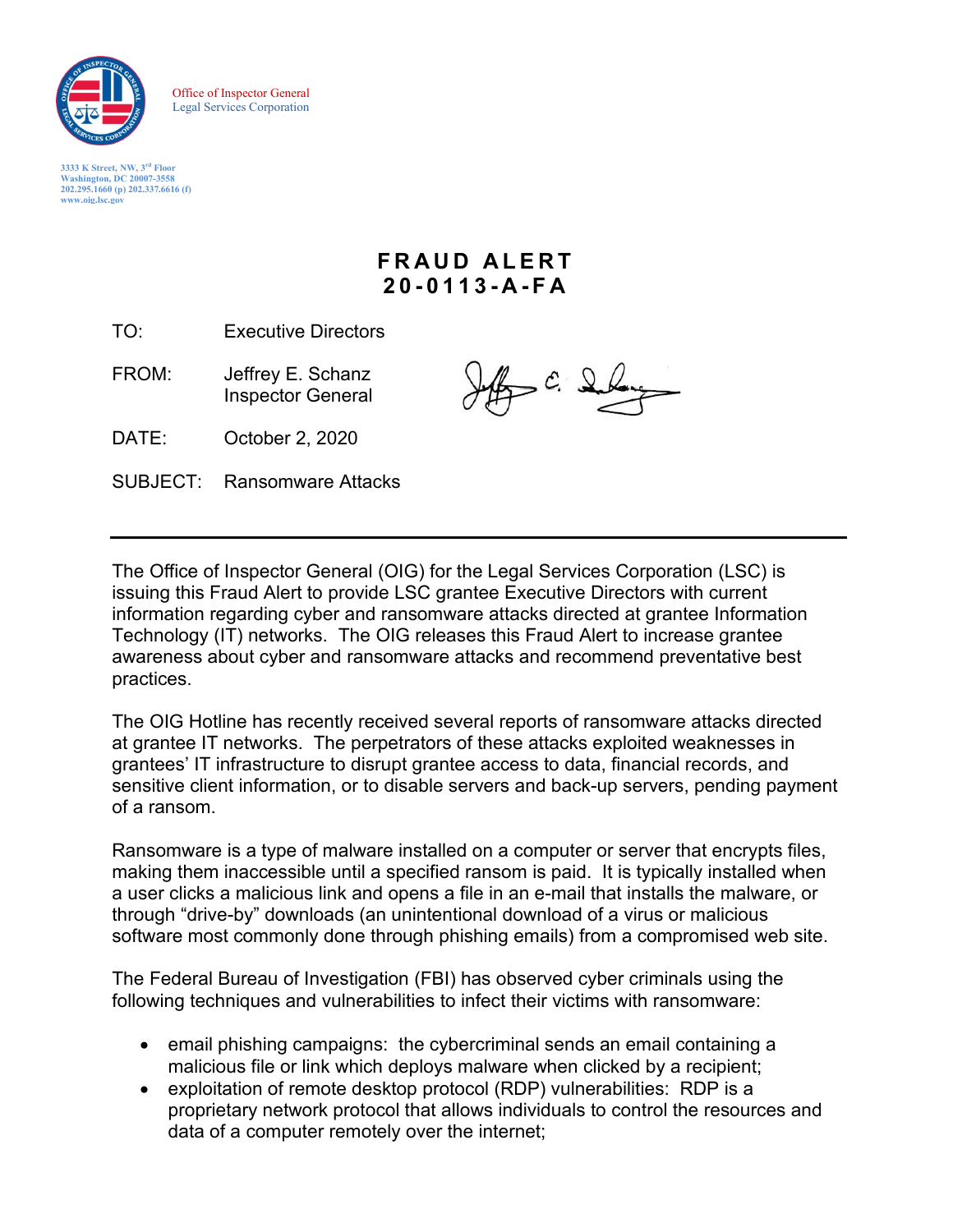• exploitation of software vulnerabilities: cybercriminals take advantage of security weaknesses in widely used software programs to gain control of computer systems and deploy ransomware.

The most effective defense against ransomware is creating a system of prevention and detection. A system of prevention and detection should include an updated firewall, appropriate spam filters, current data backups, and a risk awareness plan for staff. If a ransomware attack does occur, keeping current data backups should allow grantees to restore data and operations of systems and could greatly reduce the impact of an attack from crippling your organization.

Paying a ransom does not guarantee an organization will get its data back, as there have been cases in which organizations never received a decryption key after paying the ransom and therefore were unable to regain access to their data and/or servers. While the FBI does not advocate paying a ransom, it recognizes that executives, when faced with inoperability issues, will evaluate all options to protect their employee and client data. Whatever the case, the LSC OIG strongly suggests grantees contact the appropriate federal, state, or local law enforcement authorities for advice in the event they are attacked by cybercriminals.

To avoid such attacks, the LSC OIG recommends grantees consider adopting the following cyber security recommendations developed by the FBI and the Federal Communications Commission (FCC) at [https://docs.fcc.gov/public/attachments/DOC-](https://docs.fcc.gov/public/attachments/DOC-306595A1.pdf)[306595A1.pdf.](https://docs.fcc.gov/public/attachments/DOC-306595A1.pdf)

## **Best Practices**

The best way a grantee can protect its IT systems is to be proactive and aware of threats to its infrastructure. The FBI recommends organizations focus on:

- prevention efforts through both employee training and robust technical prevention controls; and
- the creation of a solid business continuity plan to deploy in the event of a ransomware attack.

To prevent cyberattacks and ransomware:

- make sure all grantee employees are trained on ransomware prevention and are aware of their critical roles in protecting the organization's data;
- update or "patch" all grantee operating systems, software, and firmware on digital devices to protect them against RDP and software vulnerabilities (this may be made easier through a centralized patch management system);
- provide an updated firewall for the organization and route internet traffic through that internet connection;
- configure firewalls to block access to known malicious IP addresses;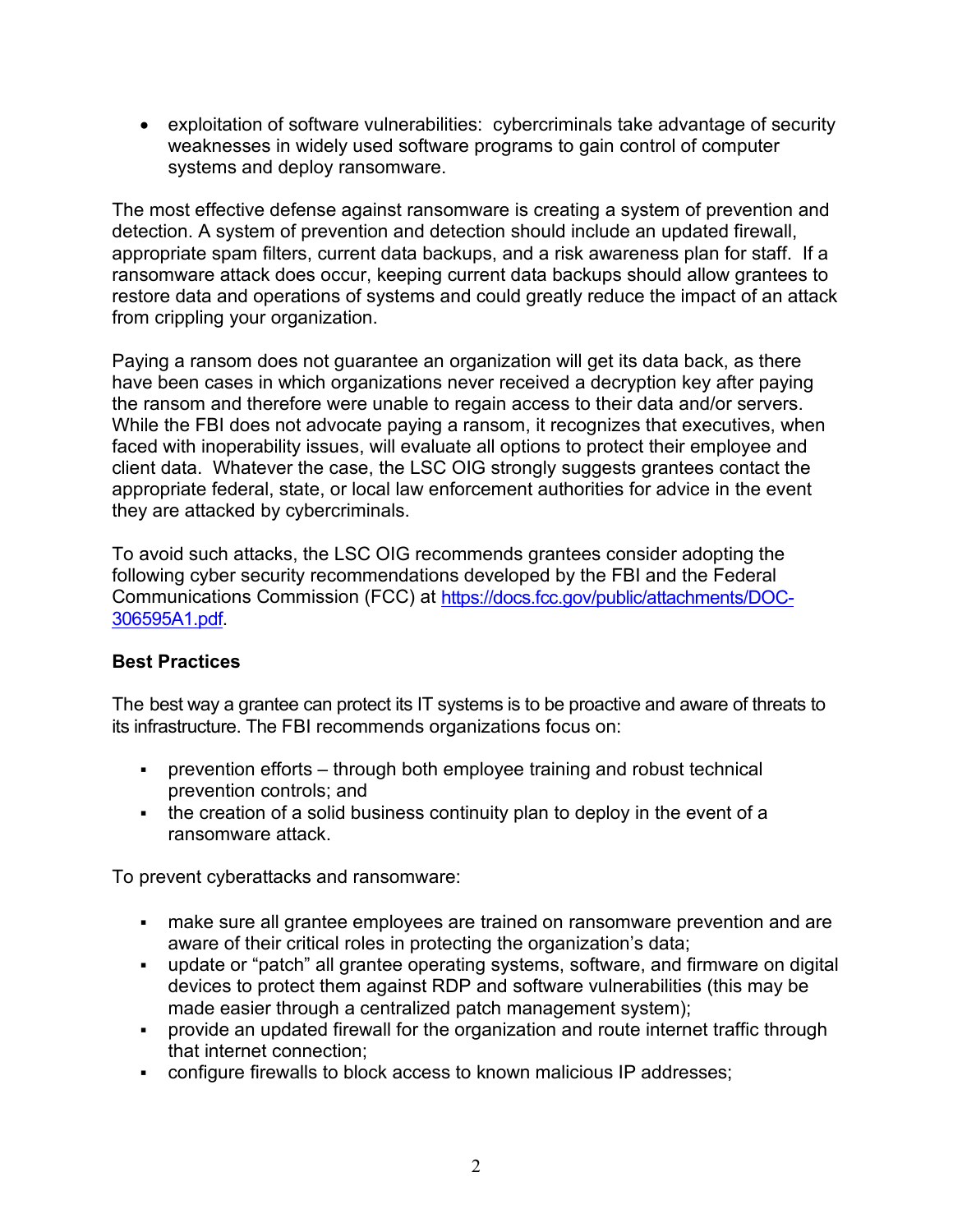- enable strong spam filters to prevent phishing emails from reaching their intended targets and scan all incoming and outgoing emails to detect threats and filter executable files from reaching end users;
- ensure all anti-virus and anti-malware solutions are set to automatically update and conduct regular scans;
- manage the use of privileged accounts based on the principle of least privileged: users should not be assigned administrative access unless absolutely needed and those with a need for administrator accounts should only use them when necessary;
- limit the authority of users to install software on the network or to local machines;
- configure access controls (including file, directory, and network share permissions) appropriately; if users merely require read-only authorization to certain information, ensure they do not also have write-access authorization to files or directories;
- disable macro scripts from office files transmitted over e-mail;
- implement software restriction policies or other controls to prevent programs from executing from common ransomware locations (e.g., temporary folders supporting popular Internet browsers, compression/decompression programs);
- back up data regularly and verify the integrity and restoration of those backups;
- place at least one copy of the system backup in the cloud or, at the very least offsite;
- secure your backups and make sure they are separate from the computers and networks they are backing up; and
- have a thorough understanding of how your cloud provider handles cyberattacks, including ransomware attacks.

For further information, please visit, [https://www.fbi.gov/investigate/cyber.](https://www.fbi.gov/investigate/cyber)

The Cybersecurity and Infrastructure Security Agency (CISA) also offers alerts and tips found at: [https://us-cert.cisa.gov/ncas/alerts.](https://us-cert.cisa.gov/ncas/alerts)

The LSC OIG's Audit Unit conducts vulnerability assessments of grantees' information systems and networks to identify potential security vulnerabilities, flaws, and weaknesses. The assessments scan for internal and external vulnerabilities. At the conclusion of each assessment, the OIG issues a report to grantee management that summarizes the results of the tests and provides corrective actions and best practices to address vulnerabilities. To provide insight regarding common security issues, on March 20, 2018, the LSC OIG issued the [linked report](https://www.oig.lsc.gov/images/pdfs/AR/IT_Vulnerability_Assessement_Management_Analysis_Report_3312020.pdf) to Executive Directors of LSC grantees summarizing vulnerabilities identified in recent tests and scans. The report outlined best practices to mitigate vulnerabilities. For additional information regarding the LSC OIG's IT vulnerability program, please contact Roxanne Caruso, LSC OIG Assistant Inspector General for Audit at (202) 295-1582 or by email [RCaruso@oig.lsc.gov.](mailto:RCaruso@oig.lsc.gov)